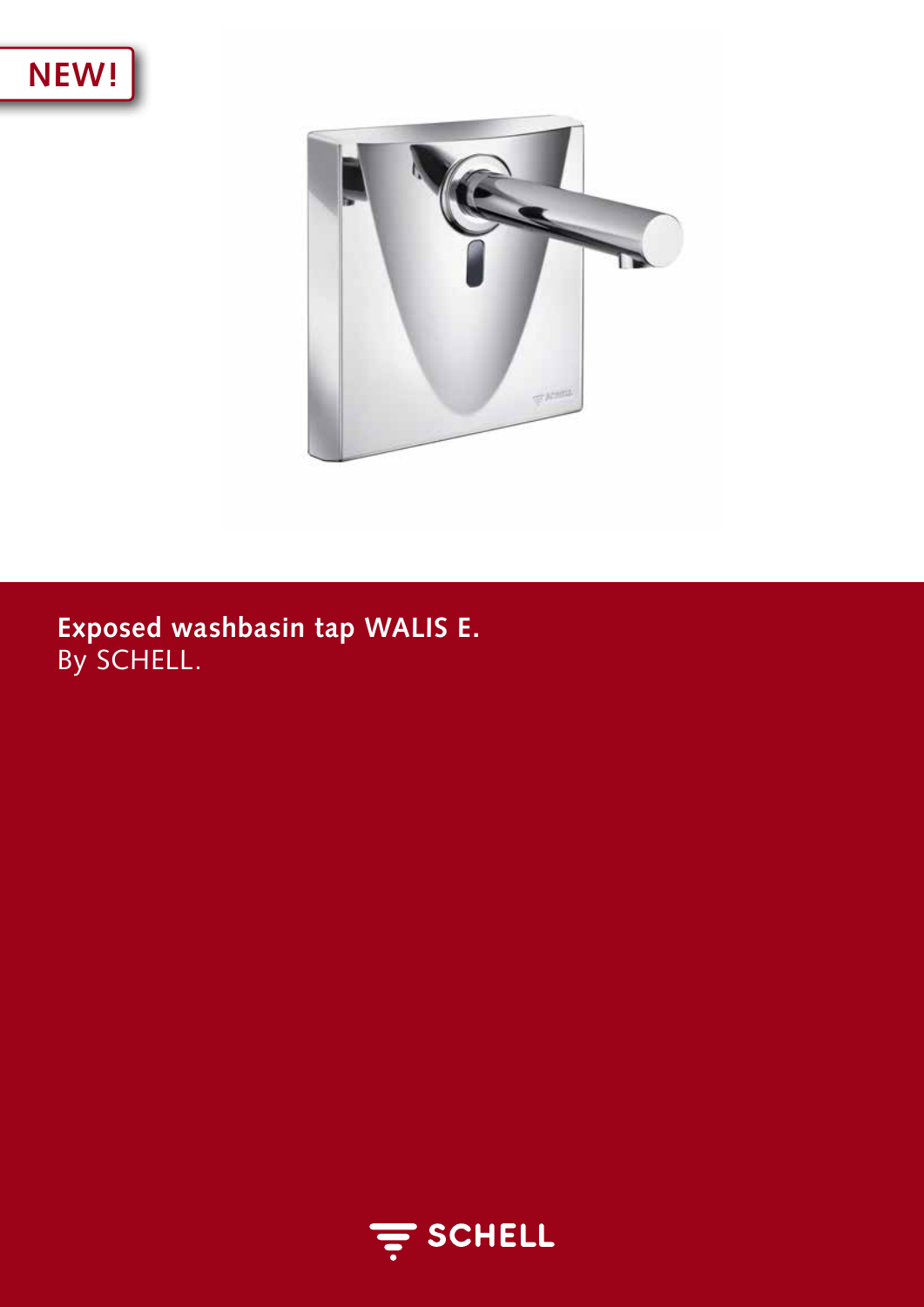# **SCHELL exposed washbasin tap WALIS E.** The ideal solution for cold water and pre-mixed drinking water.

The electronic SCHELL exposed washbasin tap WALIS E is contact-free and convenient. Available as an exposed tap, it can be ordered in three practical outlet lengths. Thanks to automatic stagnation flushes, the tap helps to maintain drinking water hygiene and avoids expensive renovation work. In addition, WALIS E can be integrated into the Water Management System SWS and its functionality can be expanded with the SSC Bluetooth® module.

## **Product description:**

- Exposed washbasin tap for cold water or premixed water
- Contact-free infrared actuation
- SWS- and SSC-capable
- With automated stagnation flushing
- Available in three lengths: 130mm, 190mm, 250mm
- Flow rate: max. 5 l/min independent of pressure (can be converted to up to 10l/min)
- Connects via 1/2" thread
- Battery compartment with 4x AA batteries
- Outlet and all water-bearing parts are brass and comply with German Drinking Water Regulation
- Surface: chrome

## **Advantages:**

- Contact-free infrared actuation for greater comfort and hygiene
- Automated stagnation flushing for optimum drinking water hygiene
- Easily integrated into the Water Management System SWS for centralised control
- Can be combined with temperature sensor if required
- a SCHELL SSC Bluetooth® module is integrated, extended functions are additionally available
- Also usable with exposed pipe installations with the WALIS E mounting adapter
- Three outlet lengths ensure an optimum solution for the respective usage situation
- Fully compliant with the German Drinking Water Regulation

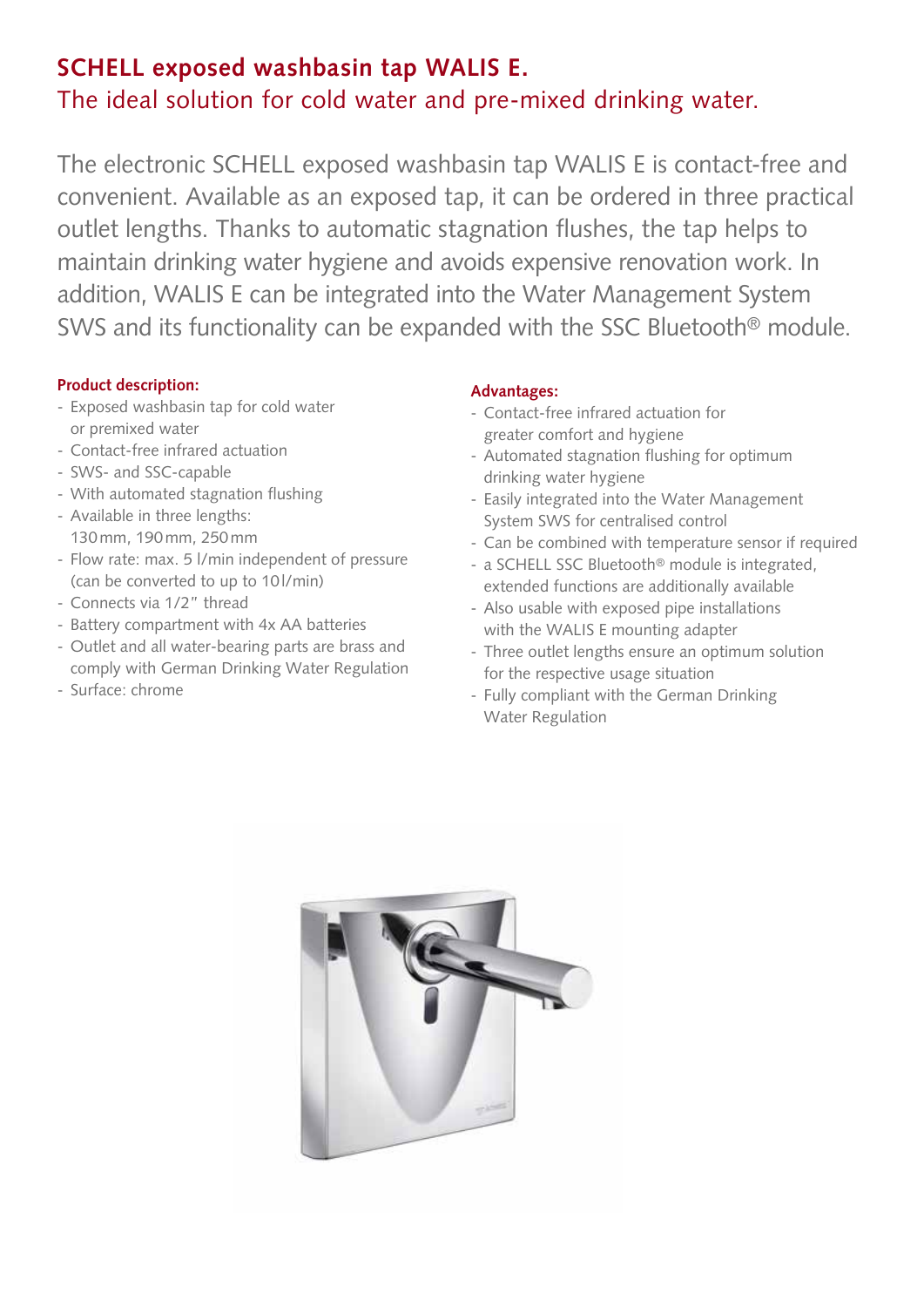# **SCHELL exposed washbasin tap WALIS E.** The compact, inexpensive flushing point for sinks.

Both in terms of price and specifications, WALIS E is an appealing alternative to flushing points. Taking up much less space than flushing points, this battery-operated solution requires no complex electrical installation work, nor does it need an extra supply line or siphon. At the same time, it offers virtually the same or even improved flushing performance compared to many standard flushing points.





### **Advantages:**

- Can be used like a flushing point thanks to integrated stagnation flush feature
- Flow rate can be increased to up to 10l/min by swapping out the flow regulator – in litres, the performance of typical flushing stations is around 5 to 10/l a minute
- Unlike a flushing point, does not need any additional supply lines or siphon/drain
- Battery-operated can be installed without complex electrical work
- Requires less space than conventional flushing points
- 'Bucket fill' function with configurable flow time
- Can be integrated into the Water Management System SWS and functionality can be expanded with the SSC Bluetooth® module